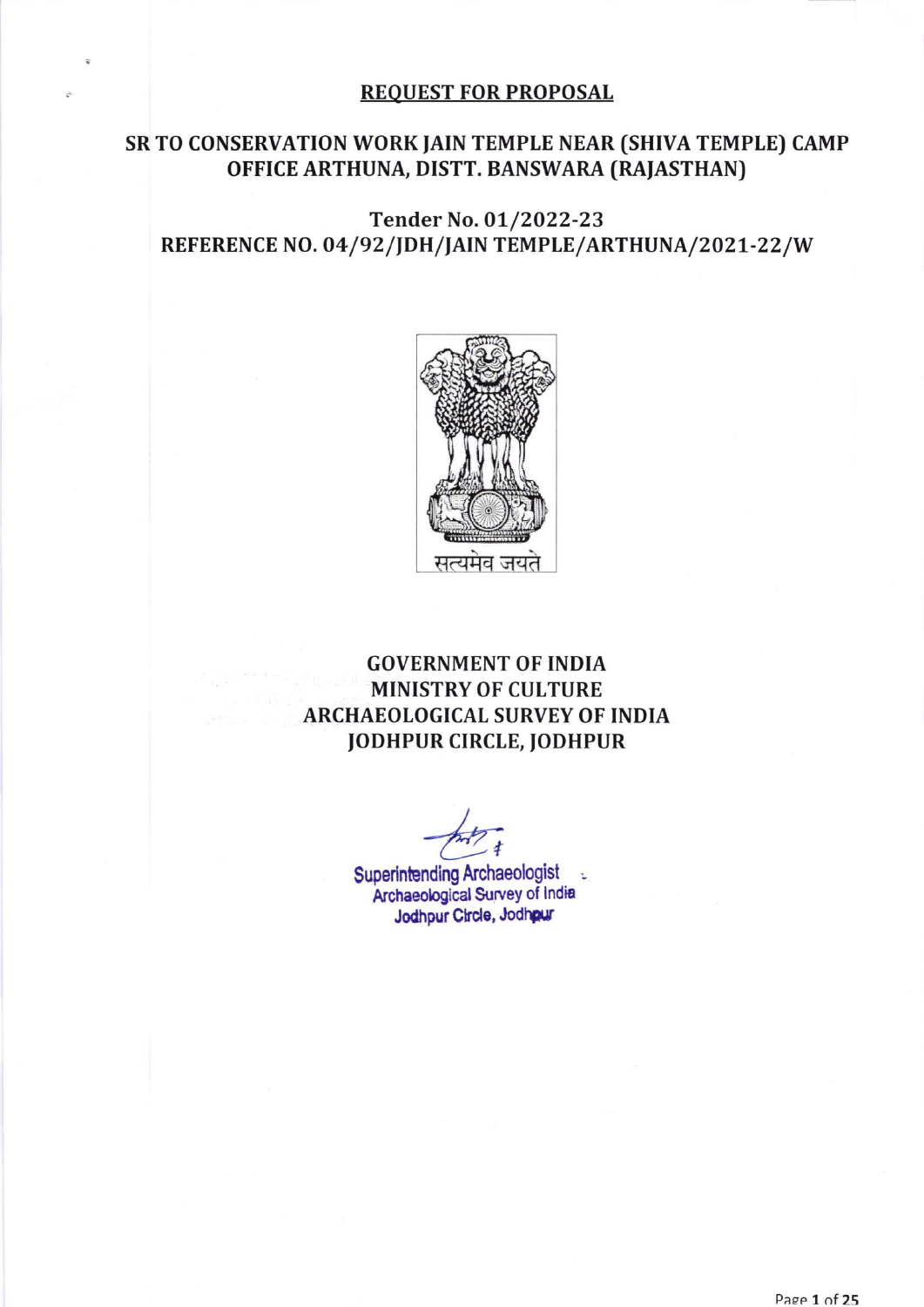#### Section-1

# Table — A: Time and Work Frame

# SR TO CONSERVATION WORK JAIN TEMPLE NEAR (SHIVA TEMPLE) CAMP oFFICE ARTHUNA, DISTT. BANSWARA (RAJASTHAN)

#### Manual bids shall not be accepted.

### CRITICAL DATE SHEET

|    | 1. Publishing Date                   | 13.05.2022 | 18:00 Hrs. |
|----|--------------------------------------|------------|------------|
| 2. | Document Download/Sale Start Date    | 13.05.2022 | 18:00 Hrs. |
| 3. | <b>Seek Clarification Start Date</b> | 13.05.2022 | 18:00 Hrs. |
| 4. | Seek Clarification End Date          | 25.05.2022 | 12:00 Hrs. |
| 5. | <b>Pre Bid Meeting Date</b>          | 24.05.2022 | 15:00 Hrs. |
| 6. | <b>Bid Submission Start Date</b>     | 13.05.2022 | 18:00 Hrs. |
| 7. | <b>Bid Submission Closing Date</b>   | 26.05.2022 | 12:00 Hrs. |
| 8. | <b>Bid Opening Date</b>              | 27.05.2022 | 12:30 Hrs. |
| 9. | <b>Bid Validity Date</b>             | 90 Days    |            |

**Archaeologist** Archaeological Survey of India Jedhpur Circle, Jodhpur